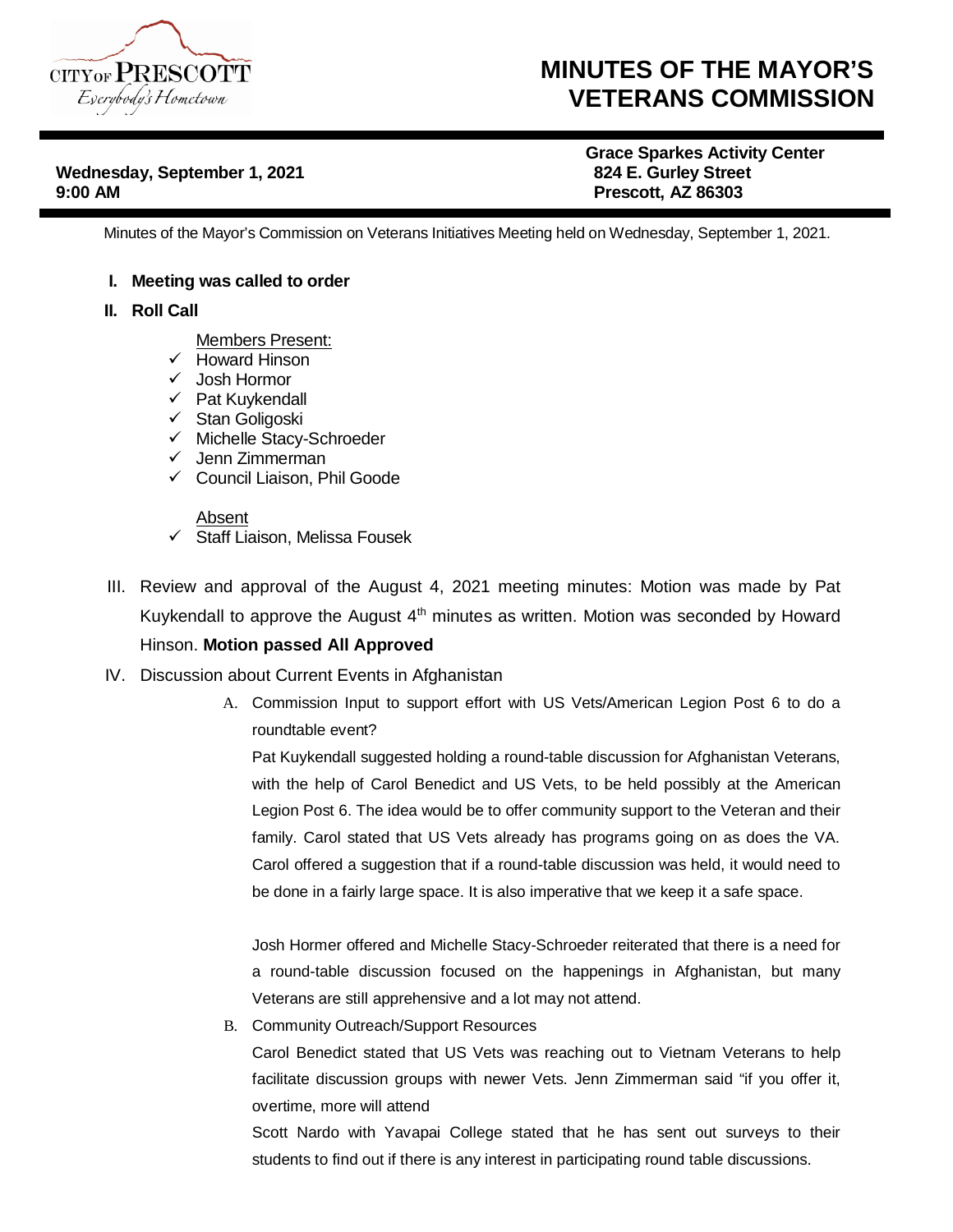Carol stated that she would start work on organizing the round-table in t he coming weeks.

V. HopeFest September 11, 2021, Yavapai County Courthouse 10am-4pm

- Hopefest will be at the Courthouse Plaza on Saturday, September 11. It will include booths with area non-profits offering support for homeless, Veterans, domestic violence and various other issue affecting our community. There will be an opening ceremony at noon with a Remembrance for the 9/11 Fallen and also a fly over
- VI. Stand-down Update: US Vets Stand-Down will take place Friday, September 17 and Saturday, September 18 at the US Vets Center. Carol Benedict stated that they had pallets of winter coats to hand out. It will also have Veterans Court, VA Health Screening and more. It is open to all Veterans.
- VII. Veterans Day Parade Update: Michelle Stacy Schroeder Michelle Stacy-Schroeder provided an update on the 2021 Veterans Day Parade. At ths time there were 15 applications on hand. The theme is Honoring World War II Veterans: A Grateful Nation Salutes the Greatest Generation. Grand Marshall's for the parade are all WWII Veterans and there are 8 currently signed up. Michelle is working with the VA to get a fly over for the parade.
- VIII. Supporting Prescott Veteran Owned Businesses: Discussion/2022 Plan to get them engaged

It was suggested by Pat Kuykendall to help get verified Veteran owned businesses more engaged, could we provide them with storefront window stickers?

Josh Hormer discussed the possibility of adding information to the City website. Michelle Stacy-Schroeder said that she would talk with the Webmaster to see what the capabilities are. It would be helpful to add these businesses on the Commission page.

IX. VA Updates- Tim Howe

VA is working with Uber/Lyft to help transport patience in outlying areas to their VA medical appointments

VA is also working with the Red Cross to provide Facebook Portal tablets to patients at the VQA to help stay connected with loved ones.

- X. Announcements
	- A. October 9 is the Whiskey Row Marathon. Team RWB is in need of volunteers at the Water Station #2 on Hassaympa.
	- B. US Vets is hosting a Patriotic Concert with Voices of Service on Friday, November 12, 2021. It will be held at YPAC. Tickets will go on sale September 25. There will also be a dinner and meet an great option.
- XI. Adjournment